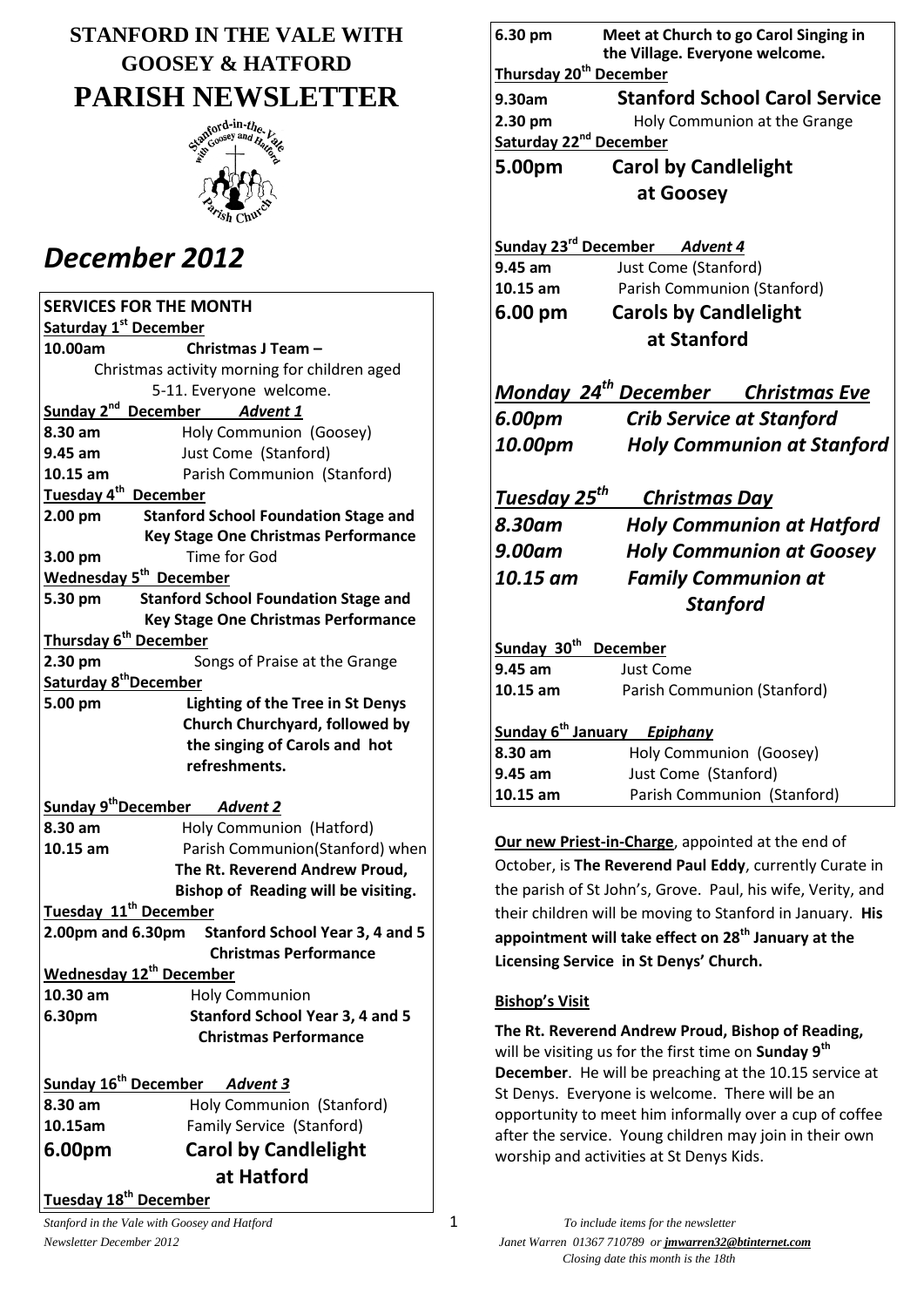**Family Service -** This is an informal, non-communion, service of all-age worship held at 10.15 on the third Sunday every month. It usually lasts for about 45 minutes and ends with an opportunity to chat and meet people over a cup of coffee. Families with children are especially welcome.

**St. Denys Kids** each Sunday during term time, except when Family Service, where during the main Parish Communion Service the children go to the Village Hall. Contact 718784

**Open House** On most Saturdays St Denys' Church is open between 10 am and noon for coffee and tea, cake and chat. No charge. Do pop in. You'll find a warm and friendly welcome. This is a good time to talk to discuss weddings, thanksgivings and baptisms with one of the churchwardens.

### **FROM THE REGISTERS**

**Service of Thanksgiving for the life of Florence "Florrie" Rogers Friday 16th November Aged 93 years**

### **WHO'S WHO IN THE PARISH?**

| Assistant (part-time) Curate - |             |  |  |  |
|--------------------------------|-------------|--|--|--|
| The Revd. Angela Gosden        | 01488 73996 |  |  |  |
| <b>Wardens</b>                 |             |  |  |  |
| <b>Margaret Williams</b>       | 710254      |  |  |  |
| Peter Gill                     | 718224      |  |  |  |
| <b>Licensed Lay Ministers</b>  |             |  |  |  |
| Mrs Jill Smith                 | 710473      |  |  |  |
| Mr Peter Stallabrass           | 710135      |  |  |  |
| Verger                         |             |  |  |  |
| Mrs Susan Mayall               |             |  |  |  |

#### **Thanks June Bambury**

Stuart, Jo, Vicky, Haydon and family thank sincerely everyone for their kind thoughts and sympathy at this difficult time. June was given a wonderful send off, with standing room only at the back of the crematorium. She made many friends in her 30 odd years in Stanford, starting with those she met whilst working for House & Sons, and her sunny smile will be missed by all those who knew her. A wonderful donation of over £900 was sent to Helen and Douglas House Hospice. Thanks again.

### **Southmoor and Stanford Children's Centre Come and join us for.....**

**Bumps & Beyond** 9.30am –11am Every Monday at Southmoor Children's Centre **Stay and Learn** 1:00pm - 2:30pm Every Monday at Stanford in the Vale - Small Hall **Stay and Learn** 9:30am - 11:00am Every Wednesday at Southmoor children Centre **Bumps and Beyond** 9:30 - 11:00am Every Friday at Stanford in the Vale - small children We welcome all families from the village and surrounding area to come and join us, meet new people and play alongside their child/ren. We look forward to meeting you.

### **Operation Christmas Child**

**Many thanks to everyone who donated gifts in shoeboxes to this appeal. 64 boxes were collected from Stanford School and 35 from the Church. Most of the boxes will be transported to Swaziland in South Africa to be given out to the children there. Thank you.**

**SITV Pre-school Christmas Refreshments -followed by-**

**Annual General Meeting**

**Monday 3 rd December 2012**

**8.00pm At, SITV Pre-school next to the village hall**

> **FREE ENTRY, WITH COMPLIMENTARY WINE AND NIBBLES**

**Stanford in the Vale Village Hall Christmas Bingo Wednesday 5th December**

Doors open at 7 for Eyes-down at 7.30pm Bar and Raffle Contact: J Greenwood 01367 710578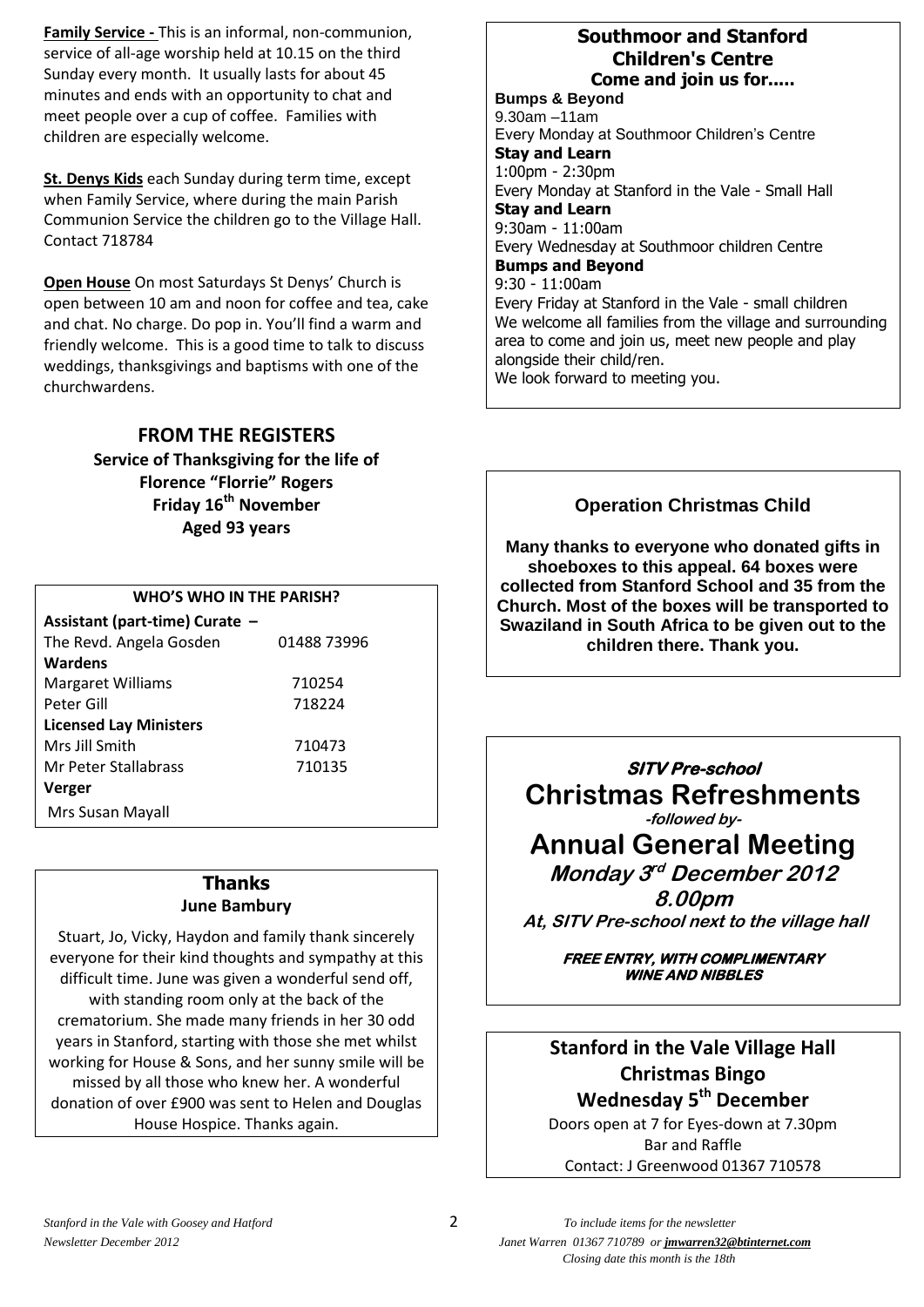# **CRAFT & GIFT FAIR**

**on Sunday 9th December**

**at Stanford-in-the-Vale Village Hall**

from 2pm to 4pm A range of Christmas gift ideas including many handcrafted items

Also raffle and tombola.

**All proceeds to buy pillows for the wards of the John Radcliffe Hospital**

### **Stanford Art Group Monday 10th December 2012 at 7.15pm Stanford- in-the-Vale Village Hall**

Paper Sculpture workshop led by Mike Riggs Bring white/coloured paper, glue, cutting tool and mat.All welcome, visitors £3 for more info 01367 710754

## **STANFORD IN THE VALE AND DISTRICT LOCAL HISTORY SOCIETY**

Tuesday, **11th December,** at Stanford Village Hall, Small Hall Start time **7:45 p.m.**

FESTIVE EVENING with historical flavour

Small charge towards cost of refreshments Festive raffle Further information: Contact Phil Morris, 01367 710285

## You are invited to an **ADVENT QUIET DAY**

on Wednesday 12<sup>th</sup> December 2012 at The Vicarage, Buckland from 10.00 am – 4.00 pm **Take some time out with God to prepare for Christmas** Coffee will be served from 9.45 am, a simple lunch will be provided and the day will finish with tea at 3.45 pm To book please contact Joy Hance on 01367 870618 or email; [joysmail@talk21.com](mailto:joysmail@talk21.com) by Sunday 2<sup>nd</sup> December

**STANFORD IN THE VALE FOOTBALL CLUB CHRISTMAS BINGO @ STANFORD IN THE VALE VILLAGE HALL WEDNESDAY 12TH DECEMBER DOORS OPEN 7.00PM EYES DOWN 7.30PM REFRESHMENTS AVAILABLE Enquiries Claire 01367 710321**

**U3A THE UNIVERSITY OF THE THIRD AGE** Faringdon & District U3A

**Thursday 13th December 2012** 2.30pm CORN EXCHANGE, FARINGDON

Paul Mayhew-Archer " Dibley, Donkey and Two Pints of Lager ".

Further information from Sylvia Bowley (Chairman) 01367 241296 [www.FaringdonU3A.org.uk](http://www.faringdonu3a.org.uk/)

### **STANFORD IN THE VALE WOMEN'S INSTITUTE**

**will meet** will meet at the Village Hall at 7.30pm on the **19th December**

# **Stanford In The Vale Gardening Club**

There will be no meeting in December. The next meeting will be in January. The speaker is to be announced. Further information: Contact Rosemary Packer, tel. 710445

# ALL SAINTS GOOSEY



# CAROLS BY CANDLELIGHT

# Saturday 22nd DECEMBER at 5 p.m.

# MULLED WINE AND MINCE PIES

### Bring your torches!